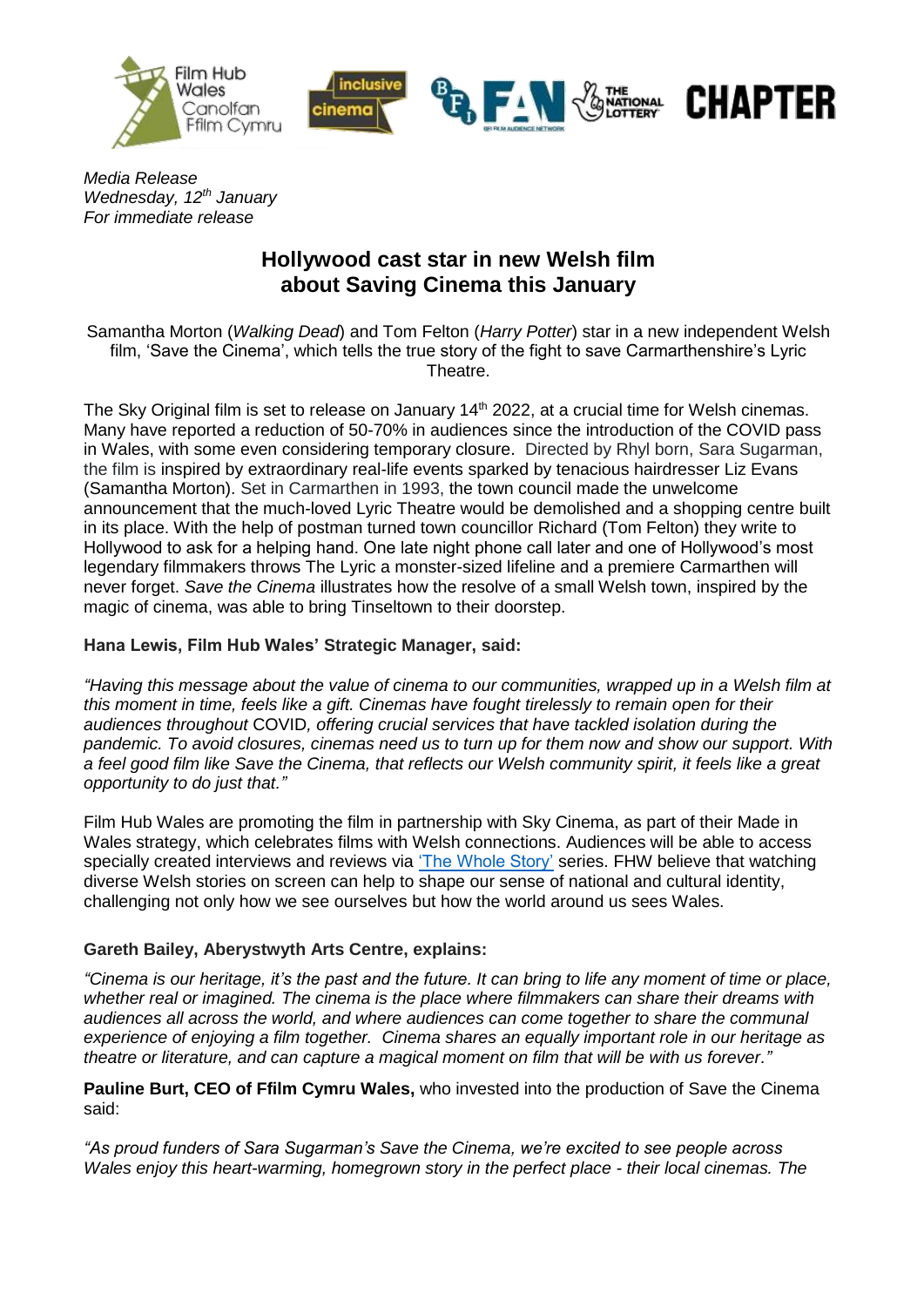*cast and crew worked with the local community to bring some Hollywood wonder to Wales during these tough times, and now we can't wait to Save the Cinema with you!"*

Made in Wales offers a host of year-round activities in partnership with Welsh exhibitors, which aim to promote Welsh films to audiences, including a [film catalogue](https://filmhubwales.org/en/film-catalogue/) which hosts over 1000 shorts and features with Welsh connections.

Made in Wales is made possible thanks to funding from Creative Wales along with National Lottery funding from the BFI (British Film Institute), via its Film Audience Network (FAN). Film Hub Wales develop audiences for British independent and international film year-round, funds in Wales are administered by FHW via Chapter as the Film Hub Lead Organisation.

More than £30M is raised each week for good causes across the UK by the National Lottery.

## **Save the Cinema will be in cinemas and on Sky from 14th January 2022 (dates subject to change - see please cinema websites). Further venues and dates to be announced:**

- [Aberystwyth Arts Centre](https://www.aberystwythartscentre.co.uk/) (14th 21st January)
- [Brynamman Public Hall](https://www.brynammancinema.org/) (14<sup>th</sup> 21<sup>st</sup> January)
- [Cellb, Blaenau Ffestiniog](http://cellb.org/) (14<sup>th</sup> 17<sup>th</sup> January)
- [Gwyn Hall, Neath](https://gwynhall.com/) (14<sup>th</sup> 21<sup>st</sup> January)
- [Kinokulture, Oswestry](https://www.kinokulture.org.uk/) (14<sup>th</sup> 17<sup>th</sup> January)
- [Lyric Theatre, Camarthen](https://www.theatrausirgar.co.uk/en/whats-on) (14<sup>th</sup> 28<sup>th</sup> January)
- [Pontio, Bangor](https://www.pontio.co.uk/) (14<sup>th</sup> 20<sup>th</sup> January)
- [Premiere Cinemas, Cardiff](https://cardiff.premierecinemas.co.uk/PremiereCinemasCardiff.dll/Home) (14<sup>th</sup> 21<sup>st</sup> January)
- [Reel Cinema, Port Talbot](https://reelcinemas.co.uk/port-talbot/now/) (14<sup>th</sup> 20<sup>th</sup> January)
- [Showcase Cinema, Cardiff](https://www.showcasecinemas.co.uk/showtimes/showcase-cardiff-nantgarw) (Nantgarw) (14<sup>th</sup> January)
- The [Savoy Theatre, Monmouth](https://monmouth-savoy.co.uk/) (14<sup>th</sup> 20<sup>th</sup> January)
- [Theatr Gwaun, Fishguard](https://theatrgwaun.com/) (14<sup>th</sup> 16<sup>th</sup> January)
- [Theatr Mwldan](https://mwldan.co.uk/) (14<sup>th</sup> 18<sup>th</sup> January)
- [Wyeside Arts Centre, Builth Wells](https://www.wyeside.co.uk/?locale=en) (14<sup>th</sup> 18<sup>th</sup> January)

## **From the 17th January 2022**

• [Taliesin, Swansea](https://www.taliesinartscentre.co.uk/en/) (17<sup>th</sup> January)

#### **From the 21st January 2022**

• [Chapter,](https://www.chapter.org/) Cardiff (21<sup>st</sup> - 28th January)

#### **From the 28th January 2022**

• [The Torch, Milford Haven](https://www.torchtheatre.co.uk/) (28<sup>th</sup> January – 1<sup>st</sup> February)

# **-ENDS-**

#### **The following Save the Cinema assets are available:**

- *Film stills,*
- *Videos and quotes from exhibitors talking about the importance of Welsh cinema,*
- *Video blog from an Into Film Cymru Graduate about their local cinema visit (Maxime Blackwood).*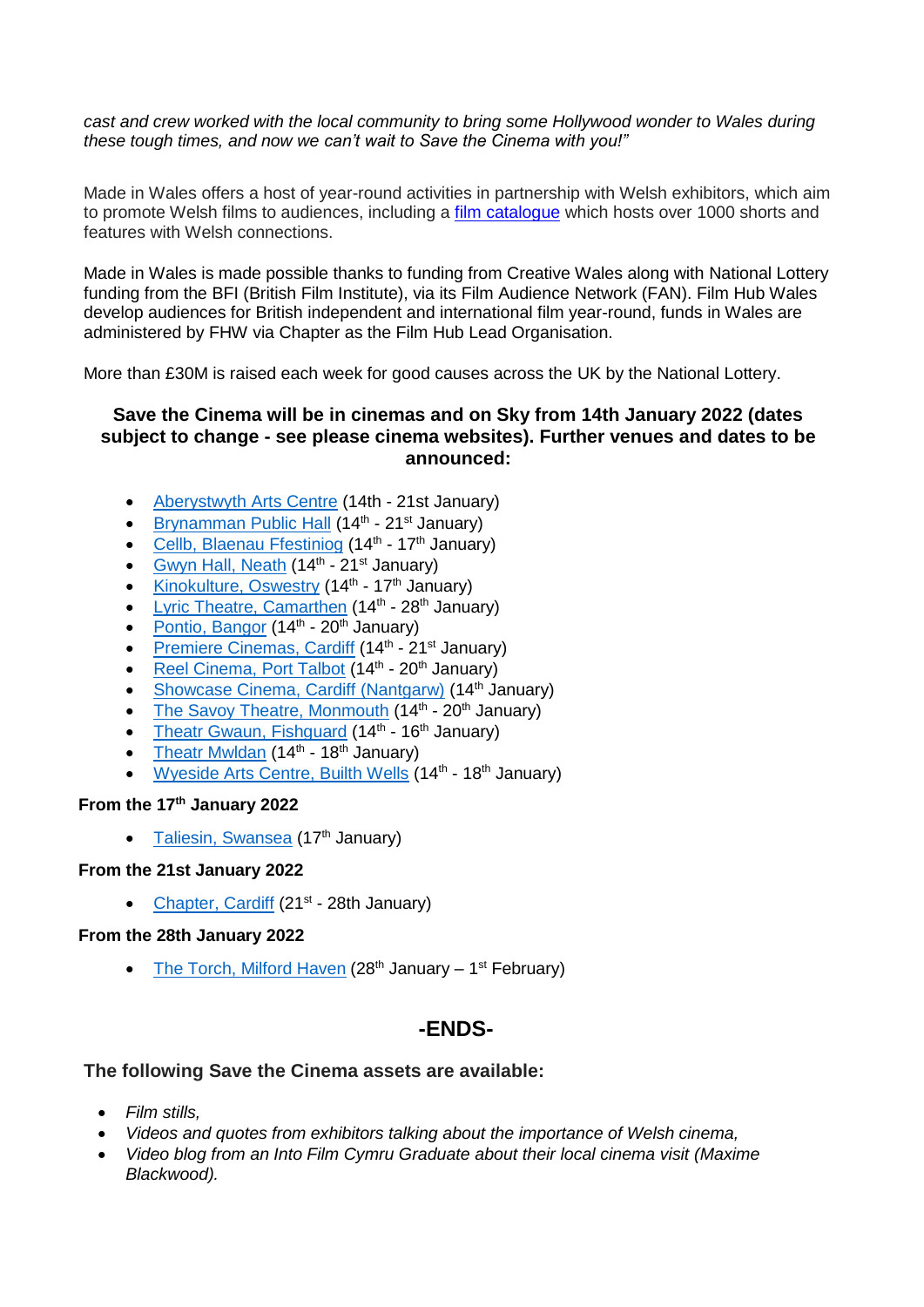### **For further information, please contact:**

Radha Patel, Made in Wales Officer / [radha@filmhubwales.org](mailto:radha@filmhubwales.org) Lisa Nesbitt, Development Officer, on 02920 311 067 / [lisa@filmhubwales.org](mailto:lisa@filmhubwales.org) Hana Lewis, Strategic Manager, on 02920 353 740 / [hana@filmhubwales.org](mailto:hana@filmhubwales.org)

#### **About Film Hub Wales**

Film Hub Wales (FHW) celebrates cinema. We support organisations that screen film, from film festivals, to societies and mixed arts centres. Working with over [315 Welsh exhibitors,](https://filmhubwales.org/members/) we aim to bring the best British and international film to all audiences across Wales and the UK. Since Film Hub Wales set up in 2013, we've supported over 250 exciting cinema projects, reaching over 480,000 audience members.

We're part of a UK wide network of eight hubs funded by the BFI (British Film Institute) which form the [Film Audience Network](https://www.bfi.org.uk/supporting-uk-film/distribution-exhibition-funding/film-audience-network) (FAN), with [Chapter](http://www.chapter.org/) appointed as the 'Film Hub Lead Organisation' (FHLO) in Wales.

We are also proud to lead on the UK [inclusive cinema](http://www.inclusivecinema.org/) strategy on behalf of BFI FAN.

## [Website,](https://filmhubwales.org/en/) [Twitter,](https://twitter.com/filmhubwales) [Facebook](https://www.facebook.com/filmhubwales/)

## **About the BFI Film Audience Network**

Supported by National Lottery funding, the BFI Film Audience Network (FAN), is central to the BFI's aim to ensure the greatest choice of film is available for everyone. Established in 2012 to build wider and more diverse UK cinema audiences for British and international film, FAN is a unique, UK-wide collaboration made up of eight Hubs managed by leading film organisations and venues strategically placed around the country. FAN also supports talent development with BFI NETWORK Talent Executives in each of the English Hubs, with a mission to discover and support talented writers, directors and producers at the start of their careers.

BFI FAN Film Hubs are:

- Film Hub Midlands is led by Broadway, Nottingham working in partnership with the Birmingham-based Flatpack
- Film Hub North is led collectively by Showroom Workstation, Sheffield and HOME **Manchester**
- Film Hub South East is led by the Independent Cinema Office
- Film Hub South West is led by Watershed in Bristol
- Film Hub Scotland is led by Glasgow Film Theatre
- Film Hub Northern Ireland is led by Queen's University Belfast
- Film Hub Wales is led by Chapter in Cardiff
- Film Hub London is led by Film London

#### [BFI FAN website](https://www.bfi.org.uk/supporting-uk-film/distribution-exhibition-funding/film-audience-network)

#### **About the BFI**

We are a cultural charity, a National Lottery distributor, and the UK's lead organisation for film and the moving image. Our mission is:

- To support creativity and actively seek out the next generation of UK storytellers
- To grow and care for the BFI National Archive, the world's largest film and television archive
- To offer the widest range of UK and international moving image culture through our programmes and festivals - delivered online and in venue
- To use our knowledge to educate and deepen public appreciation and understanding
- To work with Government and industry to ensure the continued growth of the UK's screen industries